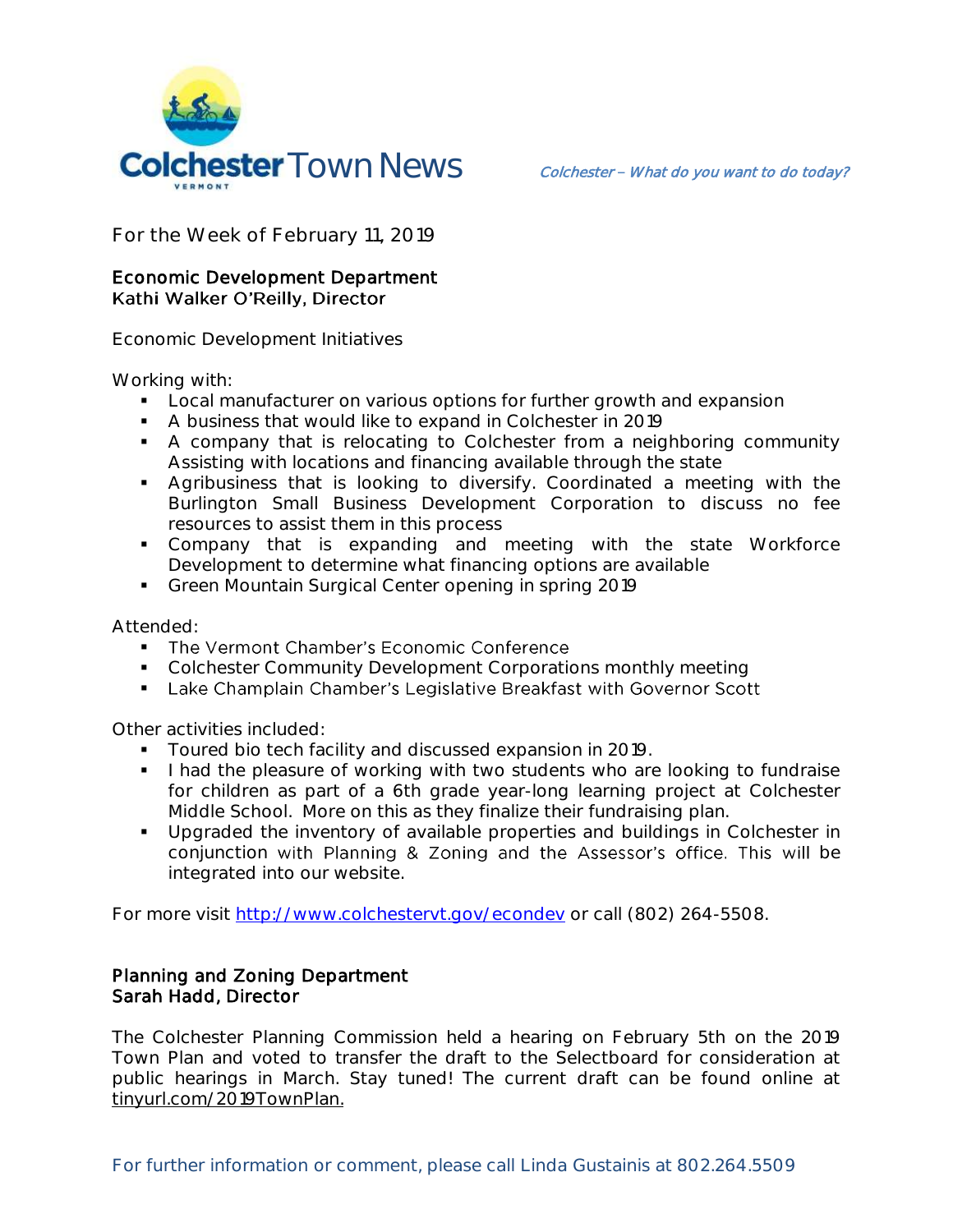

The Development Review Board will meet on February 13th to consider:

- 1. A site plan application of Mongeon Bay Properties, LLC recessed from September 26, 2-18 for after-the-fact changes to a previously approved seawall that includes additional walls, changing of slope, changing placement of walls, and complete removal of existing vegetation at 0 East Lakeshore Dr., tax map 68, parcel 1
- 2. A conditional use application of the Town of Colchester for a 8 ft. high fence at Roosevelt Highway, tax map 8, parcel 22
- 3. preliminary plat application of Delco Properties LLC and Hergenrother Construction, LLC for a 12 unit Planned Unit Development comprised of twelve (12) single family units on a 6.83 acre parcel and a 1,443 ft. public road located at 521 River Road, tax map 35, parcel 1
- 4. A site plan application of Rivers Edge Building Development, LLC for a previously approved 49 unit planned unit development to allow modification of building placement
- 5. A site plan application of Camp Dudley at Kiniya LLC for an overall Master Plan to for the youth camp that includes the construction of a multi-use building approximately 4,800 sq. ft., two (2) new staff cabins approximately 500 sq. ft., one (1) bath house approximately 300 sq. ft., five (5) cabins with bath approximately 600 sq. ft., and several additions or renovations to existing buildings located at 1317 Camp Kiniya Road, tax map 79, parcel 2
- 6. A sketch plan application of Carl Lankin for a three (3) unit residential planned unit development on a 21 acre parcel developed with a single residence located at 362 Middle Road and Village Drive, tax map 11, parcel 36 and tax map 25, parcels 22 & 23
- 7. A sketch plan of Wilder Wheelock for a five (5) unit residential planned unit development on a 3.51 acre parcel developed with a single family residence located at 3555 Roosevelt Highway, tax map 27, parcel 16

For more information visit<http://colchestervt.gov/planningz> or call (802) 264-5600.

**Upcoming Town Meetings:** 

- Planning Commission: 1st & 3rd Tuesdays of the month, 7:00pm. The Planning Commission has cancelled its meetings on February 19 and March 5. The next meeting will be held on March 19.
- Development Review Board: 2<sup>nd</sup> Wednesday of the month, 7:00pm. March meeting: 3/13
- Recreation Advisory Board: 2<sup>nd</sup> Wednesday of the month, 7:00am, March meeting: 3/13. Champlain Room, 2<sup>nd</sup> floor.
- **Conservation Commission:** 3rd Monday of the month, 7:00pm, at the Bayside Activity Center or per agenda. Next meeting: 2/18